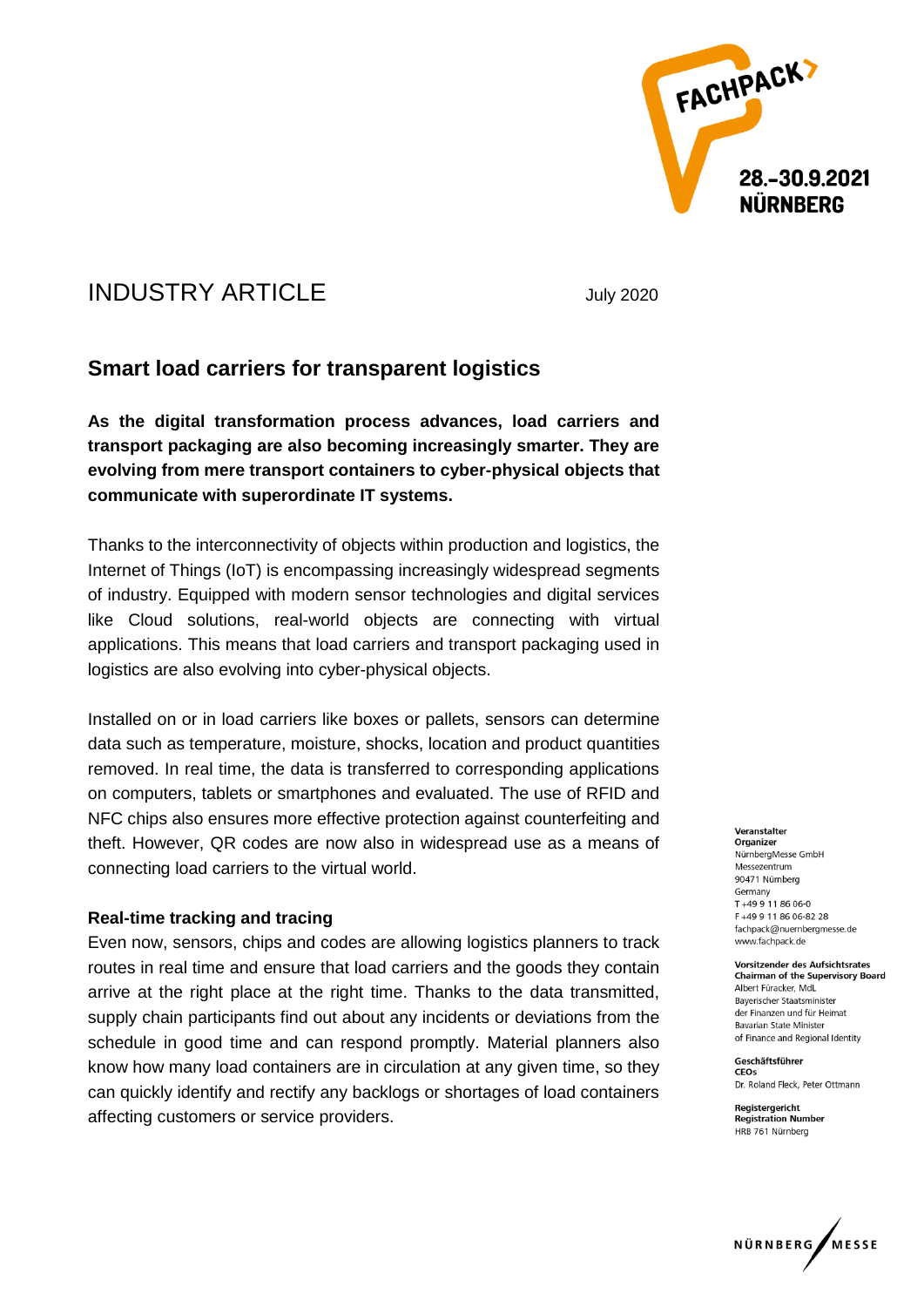

Smart solutions like these play a crucial role for automated transport and warehouse logistics in particular. For logistics planners and their customers, these extra digital options offer added value if they can be connected to the IT systems of the respective company. Another option is to give the customer access to certain parts of its own service platform, for example using a Cloud solution. These kinds of systems allow companies to collect and evaluate data on the current status of the supply chain, identify critical situations and prevent disruptions in the logistics process.

## **Simplified material management**

One example of cyber-physical load carriers are plastic pallets and boxes with RFID or in-mould labelling to ensure the traceability of goods along their route. In the case of the latter, the codes are permanently fixed to the load carrier and therefore cannot get lost. But QR codes on traditional wooden pallets, boxes and crates also give load carriers interactive functionality. The information they contain can be read by various smart devices connected to a network.

In addition, modern systems offer interfaces for numerous other applications and therefore can also be linked to artificial intelligence (AI). At FACHPACK, for example, the Fraunhofer Institute for Material Flow and Logistics (IML) presented a smartphone app that allows pallets to be counted using image recognition. This is intended to considerably simplify the exchange of pallets and other transport packaging. This means that all participants in the supply chain then know, for example, how many containers are in the warehouse, whether sufficient containers are available or new containers need to be ordered, and which products are in which load carriers.

The Fraunhofer Institute for Integrated Circuits (IIS) is exploring another aspect through its research project DProdLog, which is looking into the automatic reordering and tracking of Kanban bins in manufacturing companies. The smart containers determine the fill level and are connected to a service platform. This allows logistics personnel to record inventory and automate the delivery of parts.